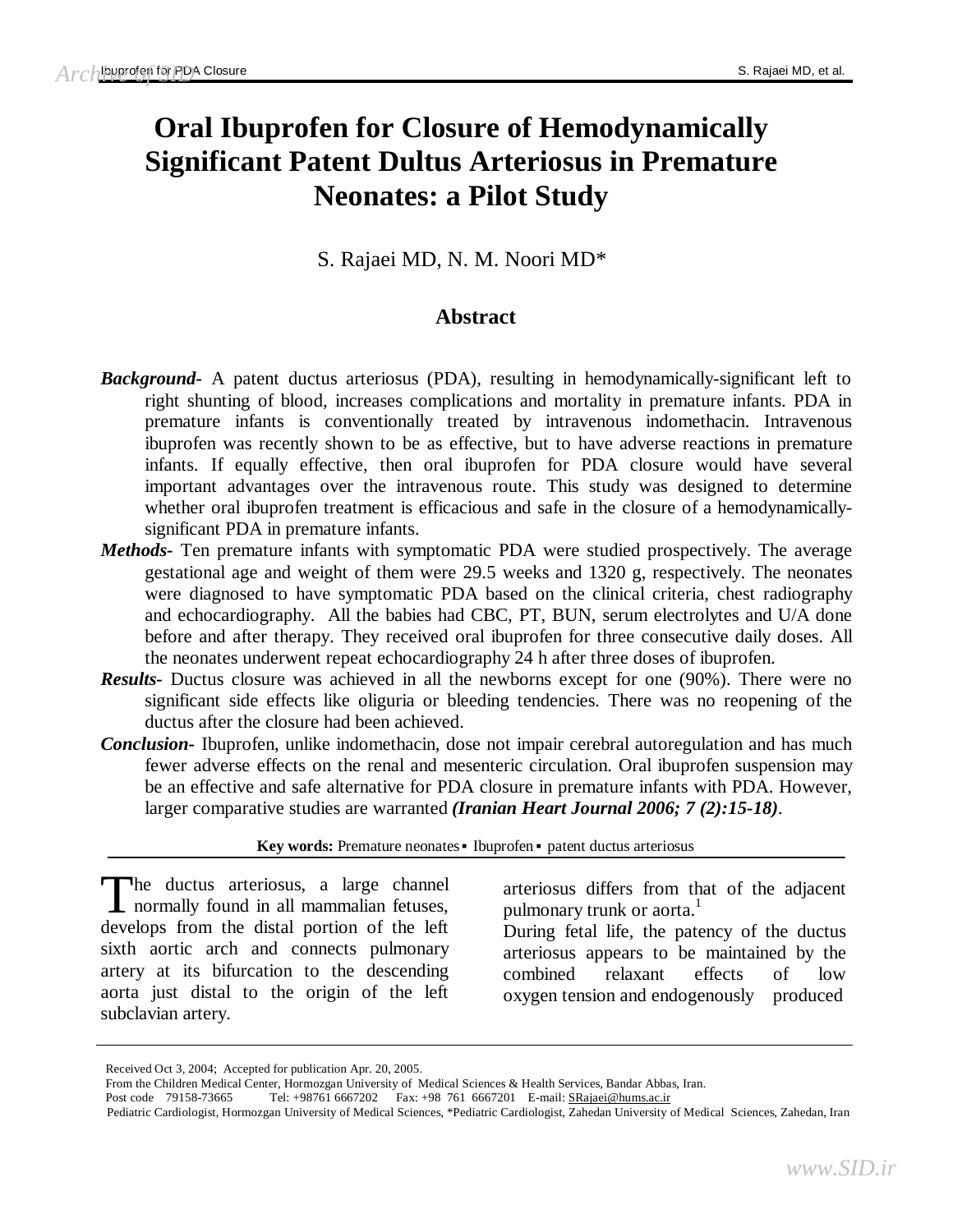specifically prostaglandin E2.

The effects of oxygen on the ductal smooth muscle may be direct or mediated by its effects on prostaglandin synthesis.<sup>2,3</sup>

It closes after birth first functionally and then anatomically; but if remained open, it causes  $L \rightarrow R$  shunt. There are usually no symptoms associated with a small patent ductus. A large PDA will result in heart failure similar to that encountered in infants with a large VSD.

## **Methods**

We evaluated 10 premature neonates with symptomatic PDA prospectively. The neonates were diagnosed to have symptomatic PDA based on the following criteria: (1) systolic or continuous murmur (Grade ІІ or more) in left infraclavicular region; (2) presence of at least three of the following: (a) basal tachycardia (heart rate>170/min), (b) bounding brachial and femoral arterial pulses, (c) hyperdynamic left ventricular impulse, (d) tachypnea (respiratory rate>70/min), and (e) other evidence of cardiac failure, e.g., tender palpable liver>3 cm below the costal margin and crepitations on chest auscultation; (3) cardiomegaly (cardiothoracic ratio>0.6) with pulmonary plethora on chest radiograph; and (4) echocardiography. All the babies had a complete blood count, platelet count, prothrombin time, blood urea nitrogen (BUN), serum electrolytes and creatinine and urine examination done before and after therapy. Babies with major congenital anomalies, complex heart disease, evidence of a bleeding diathesis, platelet count<60,000/mm³, clinical or radiographic evidence of NEC, urine output <0.6 ml/kg/h, BUN> 30 mg/dl, and serum creatinine>1.8 mg/dl were excluded from the study. The babies received oral ibuprofen 10 mg/kg for the first dose, followed by 5 mg/kg at 24 and 48 hours after the start of treatment. All the neonates underwent repeat echocardiography to confirm closure of PDA 24 h after three doses of ibuprofen.

## **Results**

Ten premature infants with symptomatic PDA were treated with oral ibuprofen .The average gestational age and weight of them were 29.5 weeks (range: 24-36 weeks) and 1320 g (range: 970-1900 g), respectively. Table I summarizes the outcome of these 10 neonates. Ductus closure was achieved in all the newborns except for one (90%) after treatment. There were no significant side effects like oliguria or bleeding tendencies after treatment with oral ibuprofen. There was no reopening of the ductus after closure had been achieved.

**Table 1. Summary of the outcome of 10 neonates with symptomatic PDA treated with oral Ibuprofen** 

| <b>Gestation</b><br>(weeks) | <b>Diagnosis</b>       | Weight<br>(Kg) | Age at<br>ibuprofen<br>therapy<br>$\left(\frac{day}{y}\right)$ | <b>Outcome</b> |
|-----------------------------|------------------------|----------------|----------------------------------------------------------------|----------------|
| 26                          | AGA with<br>HMD        | 1.05           | 7                                                              | <b>Success</b> |
| 24                          | AGA with<br><b>RDS</b> | 1.22           | 11                                                             | <b>Success</b> |
| 26                          | AGA with<br><b>HMD</b> | 1.25           | $\overline{7}$                                                 | <b>Success</b> |
| 36                          | AGA with<br><b>HMD</b> | 1.9            | 9                                                              | <b>Success</b> |
| 33                          | SGA with<br><b>RDS</b> | 1.37           | 6                                                              | <b>Failure</b> |
| 26                          | AGA with<br><b>HMD</b> | 0.97           | 11                                                             | <b>Success</b> |
| 32                          | SGA with<br><b>RDS</b> | 1.2            | 11                                                             | <b>Success</b> |
| 29                          | AGA with<br>HMD        | 1.32           | 9                                                              | <b>Success</b> |
| 32                          | AGA with<br><b>RDS</b> | 1.5            | 11                                                             | <b>Success</b> |
| 29                          | AGA with<br><b>RDS</b> | 1.32           | 9                                                              | <b>Success</b> |

## **Discussion**

The advance of medical science and improvement of premature infant care have increased the survival of infants. Premature infants, defined as gestational age of less than 37 weeks, are at greater risk and complications compared with term infants. For example, the risk of sepsis, intraventricular hemorrhage, necrotizing enterocolitis, and patent ductus arteriosus is high in these infants.<sup>4</sup>

The incidence of isolated PDA in full-term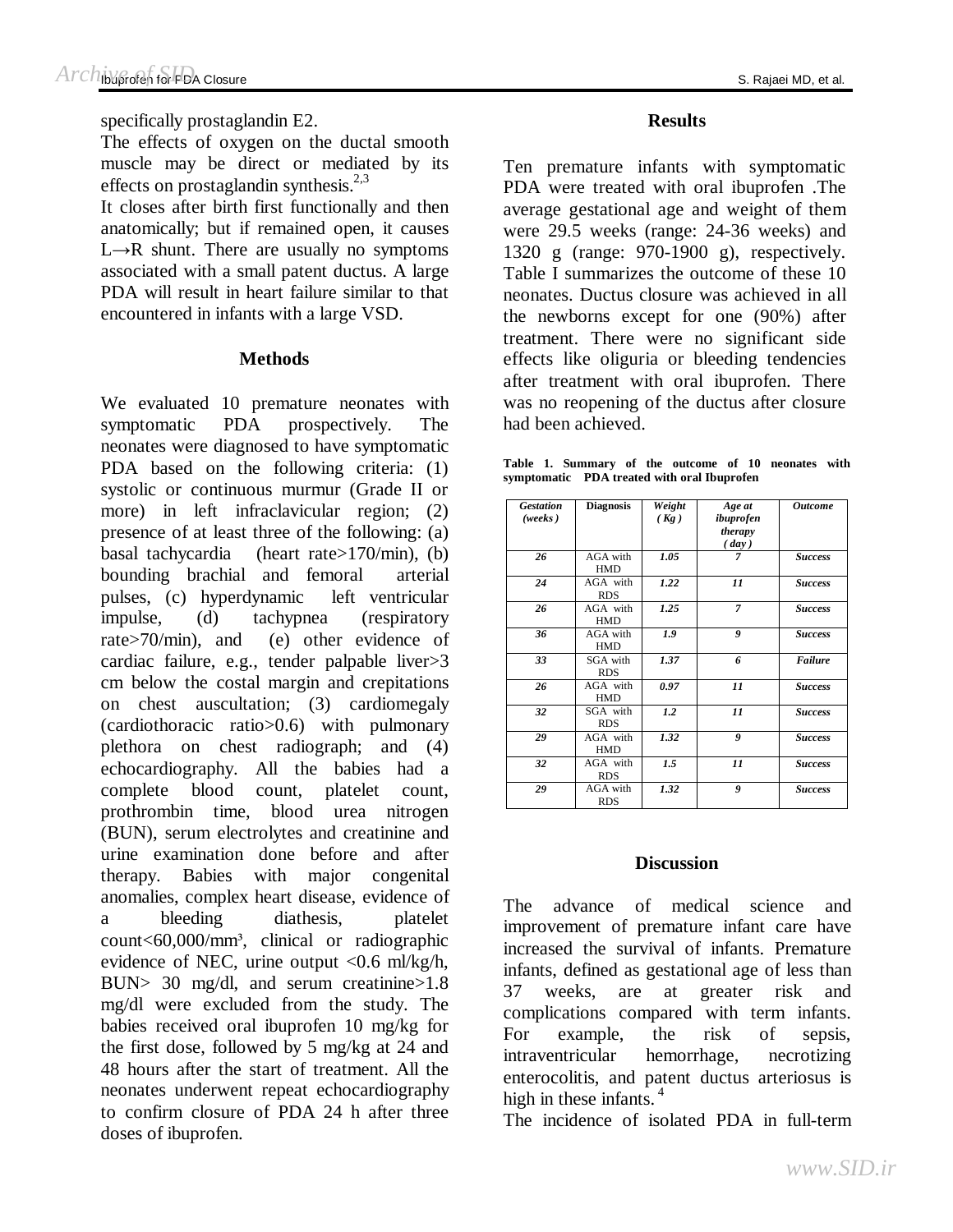infants is about 1 in 2,000 live births, accounting for about 5% to 10% of all types of congenital heart disease.<sup>5</sup> Because the constrictor response of the ductus arteriosus to oxygen and the dilator effect of PGE2 are closely related to gestational age, it is not surprising that there is an extremely high incidence of PDA in low-birth-weight preterm infants, particularly very low-birth-weight infants (less than 1,ooo g) and those with pulmonary disease. Overall, the incidence of PDA in preterm infants is about 8 per 1,000 of live births. As with all left-to-right shunts, with PDA three major, interrelated factors control the magnitude of shunting: the diameter and length of the ductus arteriosus; the pressure difference between the aorta and the pulmonary artery; and the systemic and pulmonary vascular resistances.

The clinical features depend on the magnitude of the left-to-right shunt through the PDA and the ability of the infant to initiate compensatory mechanisms to handle the extra volume load. Because many premature infants have respiratory distress syndrome, the stage of development of this disease and the use of surfactant replacement therapy will determine the pulmonary vascular resistance and therefore the shunt. The maturity of the infant and the stage of myocardial development determine the ability to handle the shunt.<sup>1</sup>

As previously noted, PDA is a common finding among premature infants. Hemodynamically-significant PDA may complicate the clinical outcome of preterm infants. A PDA is associated with an increased risk of intraventricular hemorrhage, necrotizing enterocolitis, chronic lung disease, and death.<sup>6</sup> Historically, progress in the management of the preterm infant with a PDA includes surgical closure, introduced in the early 1970s by Kitterman et al.<sup>7</sup>, and the use of i.v. indomethacin introduced by Heyman et al. $8$  and Friedman et al. $9$  in the mid-1970s. Indomethacin inhibits the two isoforms of the enzyme cyclooxygenase to varying degrees, leading to a reduced synthesis of prostaglandins. Intravenous

indomethacin has been widely used for ductal closure in premature infants. $8,10,11$ Indomethacin may affect the renal, cerebral and gastrointestinal systems leading to NEC, decrease in intracerebral oxygenation, or gastrointestinal hemorrhage.<sup>12,13</sup> 12,13 Ibuprofen like indomethacin belongs to the group of non steroidal anti-inflammatory drugs that prevent the conversion of arachidonic acid to PGE2 thus preventing patency of PDA. In the last few years, much evidence has emerged regarding the safety and efficacy of ibuprofen for the treatment of preterm PDA. Intravenous ibuprofen was recently shown to be as effective, but to have adverse reactions in premature infants. <sup>14</sup> Ibuprofen dose not impair cerebral autoregulation and has much fewer adverse effects on the renal and mesenteric circulation.15,16,17,18 A recent study conducted in a large number of preterm infants suggests that ibuprofen should be preferred as the first line of drug for closing PDA in preterm infants.<sup>14</sup>

In conclusion, in our limited experience we found oral ibuprofen a safe and effective drug for the closure of hemodynamicallysignificant PDA in preterm infants. Larger randomized controlled trials for comparison with other drugs like indomethacin and mefenamic acid are warranted.

# **References**

- 1. Moore P, Brook M. M, Heymann MA. Patent ductus arteriosus. In: Allen HD, Clark EB, Gutgesell HP, Driscoll DJ, editors. Moss and Adams, Heart Disease in Infants, Children, and Adolescents including the Fetus and Young Adults, sixth edition, Williams and Wilkins, USA, 2001; PP 652-669.
- 2. Clyman RI, Heymann MA. Pharmacology of the ductus arteriosus. Pediatr Clin North Am 1981; 28: 77-93.
- 3. Clyman RI. Ductus arteriosus: current theories of prenatal and postnatal regulation. Semin Perinatol 1987; 11: 64-71.
- 4. Robertson PA. Neonatal morbidity according to gestational age and birth weight from five